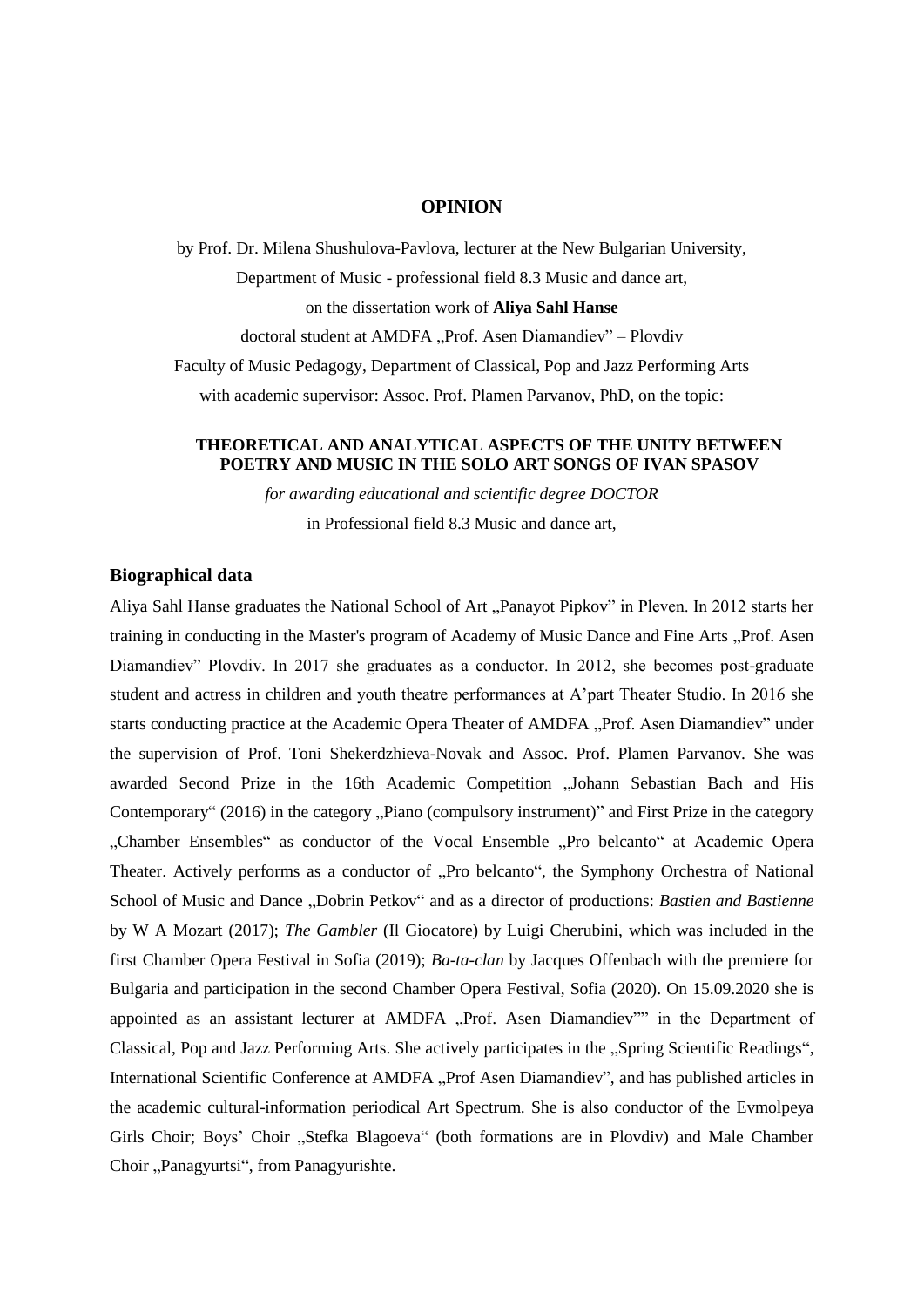### **Content of the dissertation work**

The dissertation was discussed and proposed for public defense at a meeting of the Department of Classical, Pop and Jazz Performing Arts at AMDFA "Prof. Asen Diamandiev", held on 16.03. 2021. It contains a total of 242 pages, which include: introduction, four chapters<sup>1</sup>, conclusion, bibliography, contributions, three appendices: (interviews with Vasilka Spasova, Roxana Bogdanova and Zornitsa Petrova; Musical scores<sup>2</sup>); list of scientific publications on the topic of the research and used literature (containing 113 titles).

The **first chapter** offers an overview of literature containing studies of the musical culture of the 20<sup>th</sup> century (world and compared with the Bulgarian), as well as the work of Ivan Spasov as part of it. It presents publications, opinions, reviews and critiques on the vocal and vocal-instrumental work of Ivan Spasov. The **second chapter** focuses on the composer Ivan Spasov. It draws a portrait of the artist (from the point of view of the candidate), and makes periodization of his vocal and vocalinstrumental works, using mainly the personal publications of Ivan Spasov, which are like his confession. In the **third chapter**, the doctoral candidate analyzes the poetic texts used by the composer; the influence that the composer achieves through them, refracted through the personal perceptions and ideological and aesthetic values, principles and approaches of Spasov. It reveals the composer's attitude to poetics. The **fourth chapter** contains verbal and musical analyzes based on the trinity text-voice-accompaniment of all songs of the genre, in chronological order, systematized and theoretically interpreted. As a result of the analyses, the author comes to conclusions, which reveal a wealth of ideas and the path of development in their artistic realization by Ivan Spasov.

The appendices to the work contain interviews with Prof. Vasilka Spasova, Prof. Roxana Bogdanova and Assoc. Prof. Zornitsa Petrova, as well as musical scores of unpublished songs - "Four songs for soprano and piano" on lyrics by Dimcho Debelyanov; "Four Songs for Soprano and Piano" on lyrics Nikolai Liliev; "Five Poems by Apollinaire"; "For whom do the bells toll" after Ivan Zdravkov; "Four Songs for Soprano and Piano" on Paul Eluard and "Triptych by Emily Dickinson".

#### **Precisely formulated goals and objectives of the dissertation**

**.** 

<sup>&</sup>lt;sup>1</sup> Chapter One. Literature review (1.1. Some important processes and phenomena in the context of the world music culture of the XX century; 1.2. Bulgarian music culture and composers of the XX century; 1.3. The composer Ivan Spasov in the aspect of the music culture of the XX century; 1.4. Literary review in the context of vocal and vocal-instrumental music in the works of Ivan Spasov - Vocal-instrumental work. Acapella spirituals. Choral works. Art songs. Summary and conclusions). **Chapter Two**. **Portrait of the artist** (2.1. Basic life positions and creative view. 2.2. Periodization of the works. Summary and conclusions). **Chapter three. Analyzes of the poetic material in the solo art songs of Ivan Spasov** (Summary and conclusions). **Chapter four. Musical analysis of the songs for voice and accompaniment in the works of Ivan Spasov** (4.1. Solo art songs - overview.4.2. Analysis of the musical structure - Early solo art songs of Ivan Spasov. The development of the genre in the 1960's. Solo songs from 1970s. Characteristics of the construction and themes of the works from the 1980s and 1990s Summary and conclusions.

 $2^2$  Four Songs for Soprano and Piano (1957); Four Songs for Soprano and Piano (1962); Five poems on Apollinaire for soprano and chamber orchestra (1968); "For Whom the Bells Toll" - Triptych for Soprano and Piano (1982); Four Songs for Soprano and Piano (1982); Triptych for soprano and piano (1992).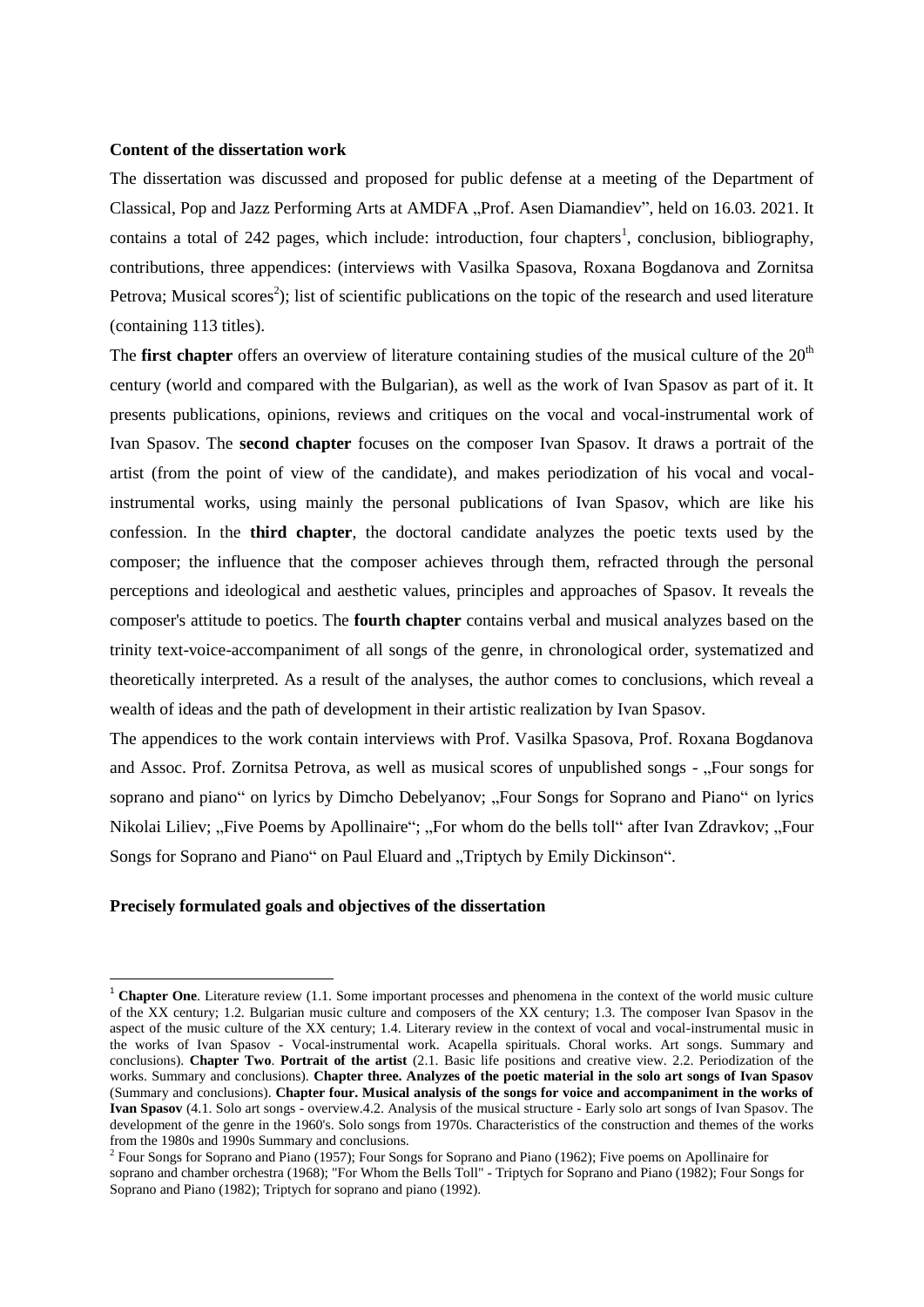The **relevance** of the present work is determined by the research interest in the composers of the XX century and in particular in Ivan Spasov. The **motive** for choosing the topic is the personal interest of the candidate in the development of the chamber vocal genres in Bulgarian music. The **object** of analysis are the solo art songs for voice and accompaniment in the works of Ivan Spasov. The **subject** of the research is the specifics in the verbal, dramatic and technological peculiarities in the construction of the song scores of the composer. The inseparable unity between poetry and music in the genre of vocal lyric, manifested through his personal worldview. The **objective** of the work is to systematize the genre of solo art song in the works of Ivan Spasov. To make theoretical developments on the works. To publish some of the yet unpublished solo songs, in order to have practical applicability and to increase the performers' interest in them. The set tasks are determined by the set objectives: research of the place and significance of the solo vocal works in the work of Ivan Spasov; chronological presentation of the solo vocal genre in Spasov's work; an attempt of periodization of his works; analyzes of the poetic material and of the solo art songs of Ivan Spasov.

### **Significance of the researched problem in scientific and scientific-applied aspect**

Vocal works take up a central place in the work of Ivan Spasov, which are contributory to our cultural heritage. The difficulties in working with the composer's work are also due to *"… the refusal of tonal thinking, made in the first creative decade, is a shake-up of unnecessary shackles, an act on the basis of which the equality of 12 tones is perceived as a kind of liberalization in the transformation of the compositional elements*" (quote of the candidate), which places more demands on the theorists. The research **methods** of the doctoral student are theoretical-cognitive and analytical. The dissertation work has no ambition to look for new concepts, based on already established ones. The study presents the solo songs, inspired by the word for their musical construction. In this context are borrowed terms inherent to the literature. The approach in their interpretation is justified from the point of view of the semantic content of the texts. The author discusses some aspects of the interaction between voice and accompanying instrument (most often piano or chamber ensemble), as well as their subordination to the poetic text. The work does not exhaust all possible research aspects of the chosen object, because "*The composer's style is characterized by subjectivism and a bright personality, revealing the most intimate and personal ideals in his worldview, stemming from the connection between his life and career. His music is a kaleidoscope of light and dark shades, of movement and statics, of excitement and calm. With his original ideas, non-standard means, measured sensuality and philosophical depth, the great composer breathes life into his works*". (quote of the candidate)

### **Knowledge of the state of the problem and correspondence of the used literature**

The doctoral candidate has reached some conclusions about the lyrical vocal work of Ivan Spasov: "*The artistic level to which Spasov raises the musical interpretation of the poetic text in his solo songs is remarkable. The line of the voice comes from the natural speech, enriching the expressiveness of the*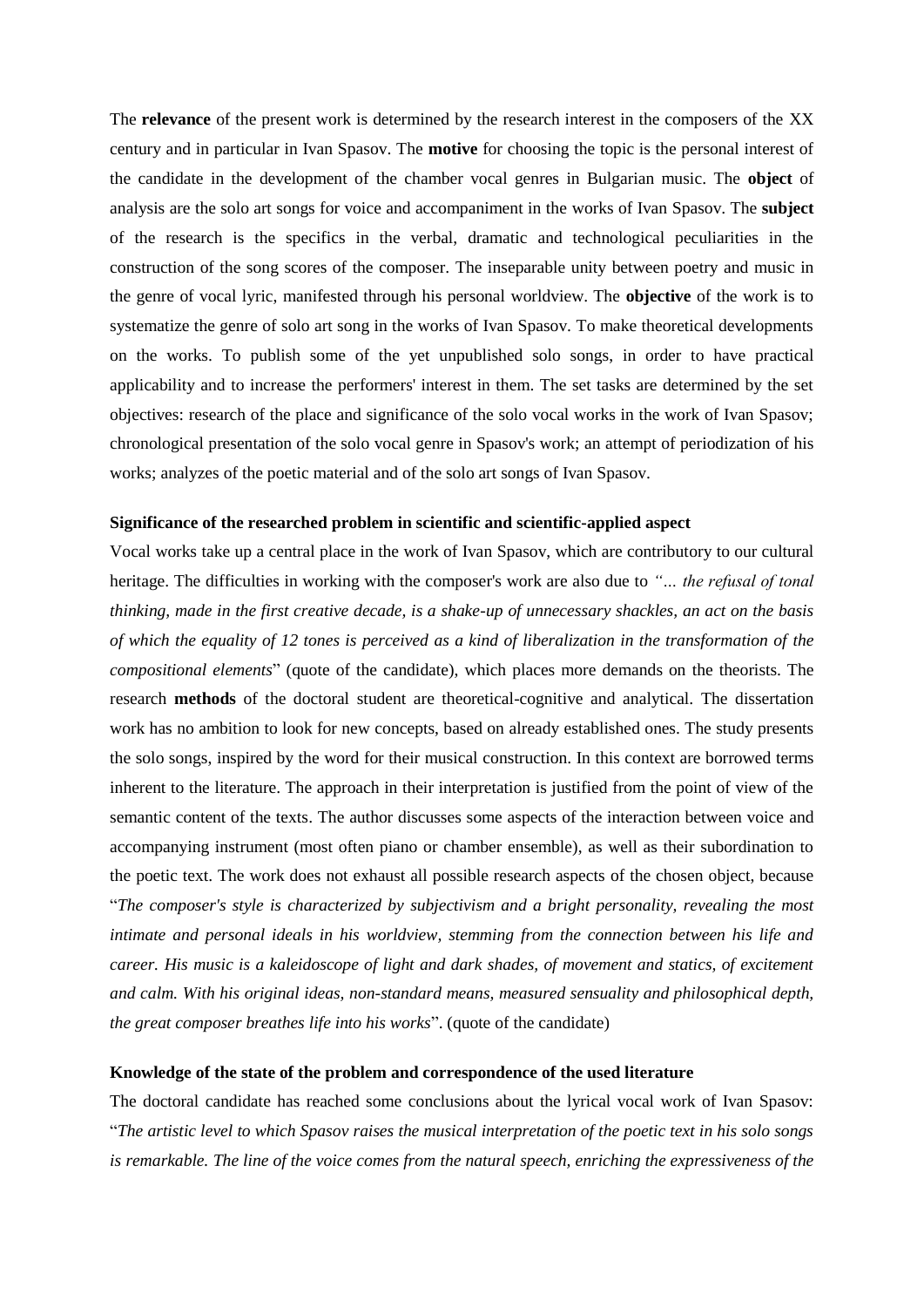*words with a fine sense to details. The organization of the musical means of expression fixes intonations and breaths according to the image-emotional state in the chosen artistic text*. *The rhythm arrangement is also dictated by the logical speed of expression and the corresponding energy. Thanks to the constructive qualities of the voice part, the meaning and the message of the text inevitably come to the fore and crystallize the image. A symbiosis has been achieved".* (quote of the candidate)

# **Correctness in quoting a representative number of authors**

Aliya Hanse is correct in her quotations. She uses as basis a bibliography on which she has built and proved her thesis.

# **Contributions of the dissertation work**

- 1. This is the first complete and systematized presentation of Ivan Spasov's art songs for soprano and accompaniment.
- 2. The research is the reason for the publishing of previously unpublished works of the genre, kindly provided from the archive of the composer, kept by Prof. Vasilka Spasova.
- 3. For the first time the repertoire for solo soprano in the composer's works is systematized.
- 4. The study has practical applicability. Many of the songs have been analyzed and presented for the first time, emphasizing their importance in order to continue the research and performance interest in them.
- 5. The study specifically of the verbal sources used by the composer suggests their highly artistic role and their significance for the works and the personal attitude of the composer to the poetic art.
- 6. The work includes interviews that contain useful advice in interpreting the artistic work of Ivan Spasov: with the conductor Prof. Vasilka Spasova, the pianist Prof. Roxana Bogdanova and the performer Assoc. Prof. Zornitsa Petrova.

# **Assessment of the compliance of the author's abstract with the main provisions and contributions of the dissertation.**

The abstract corresponds to the dissertation and correctly conveys the nature of the doctoral thesis.

# **Personal qualities of the author (if the reviewer knows her)**

I have no personal impressions of Aliya Hanse.

# **Publications on the topic of the dissertation**

The doctoral student has enough publications on the topic: